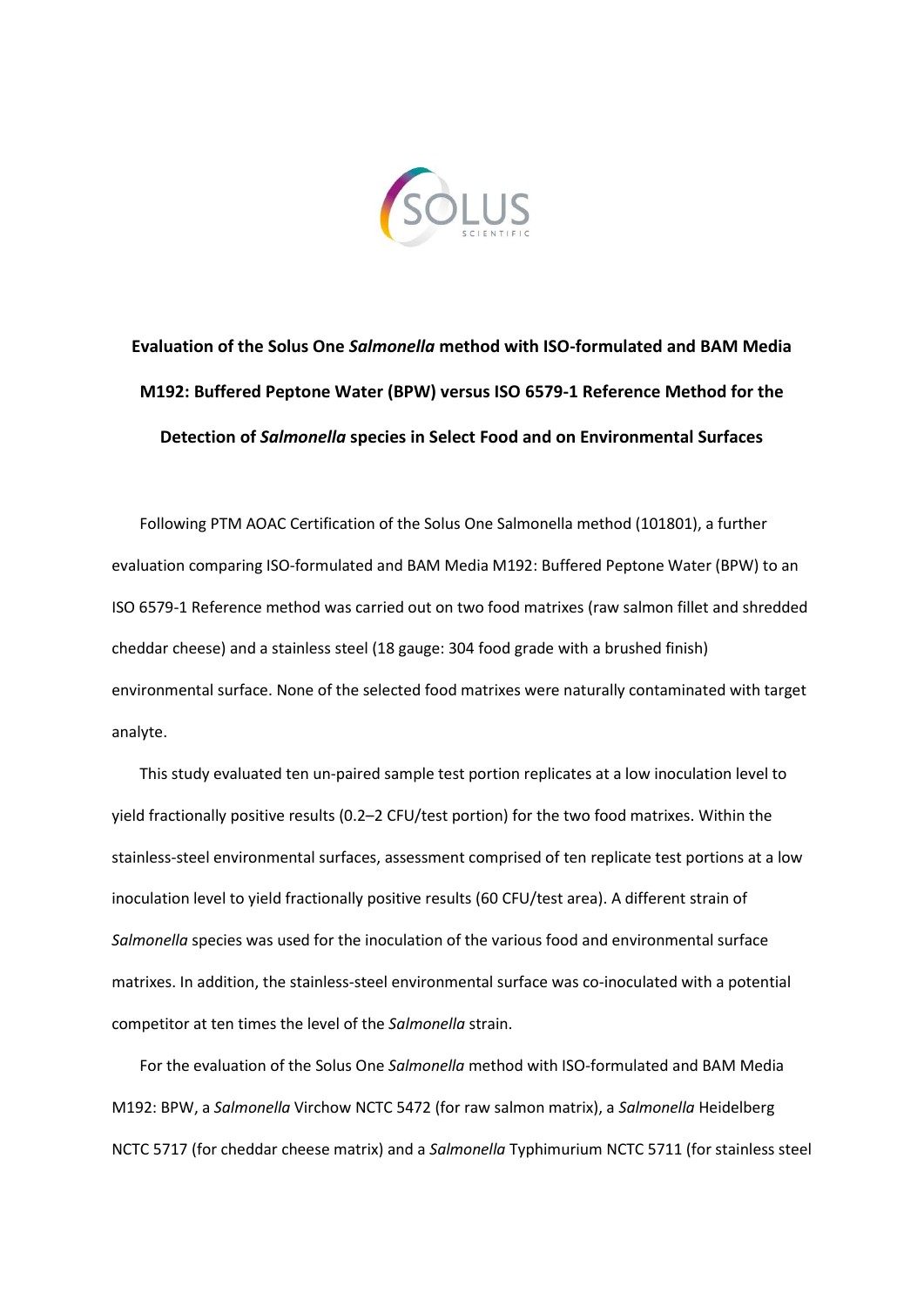environmental surface matrix) inoculums were cultured by transferring a single colony from trypticase soy agar into BHI broth for  $24 \pm 2$  h at  $35 \pm 2^{\circ}$ C to obtain stationary phase cell densities. The *Salmonella* starter cultures were subsequently diluted in BHI broth, to levels that would yield fractional positives or consistently positive results at the time of sampling.

Where co-inoculation was required, a *Citrobacter farmeri* SOL 0081 strain was cultured in BHI broth for 22 ± 2 h at 35 ± 1°C and diluted to ten times the level of the *Salmonella* strain (800 CFU/test area).

Prior to inoculation of cheddar cheese matrix, the broth culture inoculum was heat stressed for 10 ± 1 min at 50 ± 1°C in a water bath. The heat stressed *Salmonella* starter culture was subsequently diluted in BHI broth, to levels that would yield fractional positives or consistently positive results at the time of sampling. Following inoculation, a bulk lot of the matrix was homogenized by hand and held for 48–72 h at 2–8°C prior to analysis, thereby allowing time for the target organism to equilibrate within the sample.

For stainless steel environmental surfaces, 4" x 4" areas were co-inoculated with 0.25 mL diluted *Salmonella* culture and ten-fold excess competitor organism, evenly distributed over the entire test area and sampled using sampling sponges (World Bioproducts EZ Reach Sponge Sampler with Hi Cap neutralizing buffer). Surfaces were dried for 16–24 h at room temperature (20–25°C) prior to sampling. Inoculation levels for the environmental surfaces were determined by plating out inoculum aliquots onto TSA in triplicate.

Each surface was sampled with respective devices using horizontal and vertical sweeping motions. Sampled sponges were placed in a sterile sampling bag containing sufficient neutralizer to cover the sponge; and swabs were placed into a sterile sampling tube. Samples were stored at  $4 \pm 2^{\circ}$ C for 2 h  $\pm$ 15 min prior to enrichment.

Supplemented BPW Medium was pre-warmed to  $37 \pm 1^{\circ}$ C for at least 2 h prior to addition of 100 mL pre-warmed supplemented BPW Medium to sponges. Samples were subsequently incubated for 16–20 h at 41.5 ± 1°C. All stainless-steel environmental surface samples were randomized, blind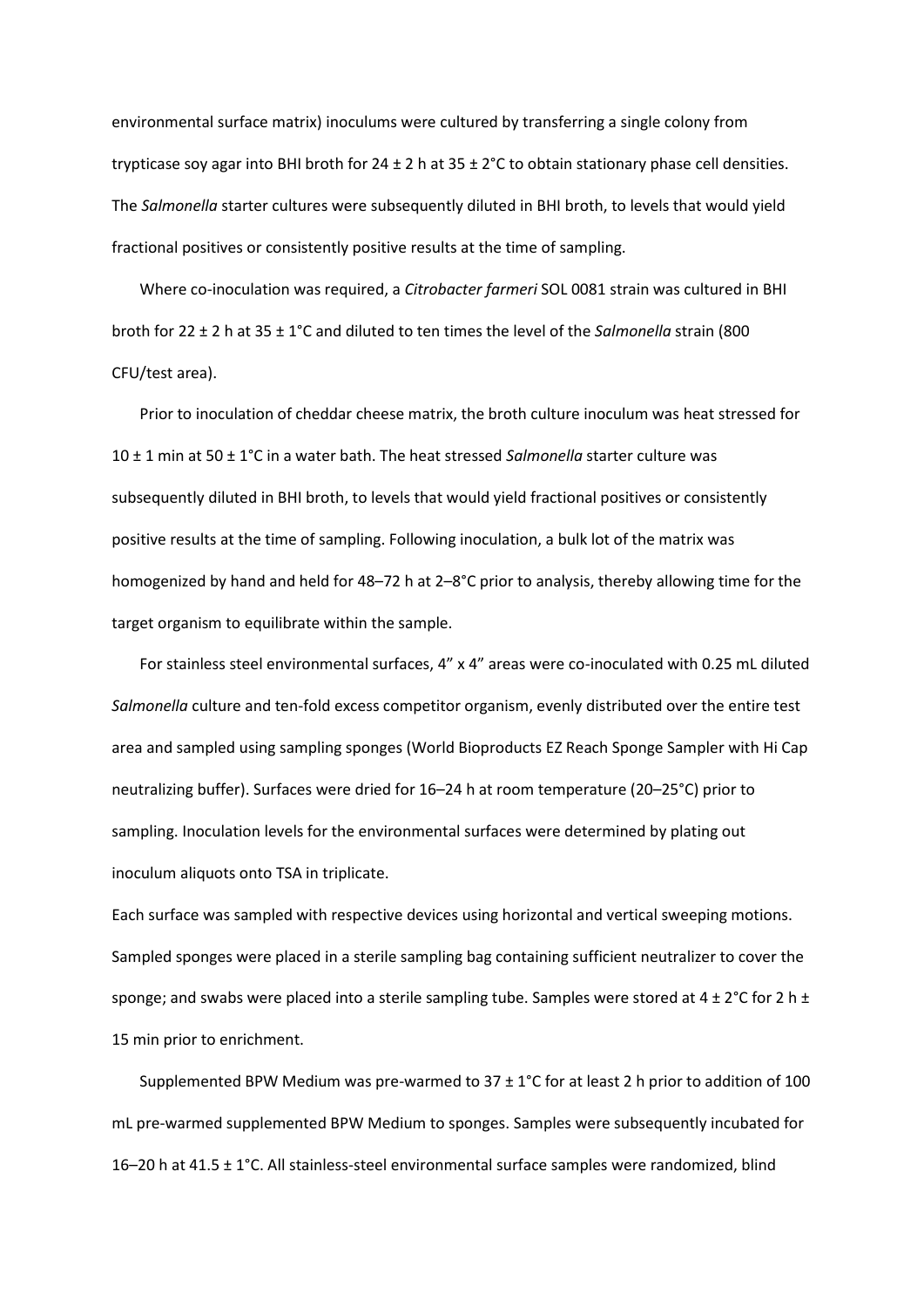coded and then analyzed by the Solus One *Salmonella* automated preparation method.

In addition, 225 mL supplemented BPW Medium was added to 25 g food test portions. All food test samples were subsequently incubated for 20-22 h at  $41.5 \pm 1^{\circ}$ C. All food test samples were randomized, blind coded and then analyzed by the Solus One *Salmonella* automated preparation method.

All enriched test samples analyzed by the Solus One *Salmonella* method, regardless of presumptive result, were culturally confirmed using an alternative confirmation procedure by directly streaking the primary enrichments to XLD agar. No differences were observed between Solus One *Salmonella* presumptive and confirmed results for all matrixes analyzed.

Comparison of the candidate Solus One *Salmonella* with ISO-formulated and BAM Media M192: BPW and ISO 6579-1 reference method for all matrixes indicated fractional levels were achieved at the low inoculation level test portions using an automated preparation method.

The POD analysis between the candidate Solus One *Salmonella* with ISO-formulated and BAM Media M192: BPW and ISO 6579-1 reference method for all matrixes indicated that there was no significant difference at the 5% level between the numbers of positive results by the candidate Solus One *Salmonella* with ISO-formulated and BAM Media M192: BPW and ISO 6579-1 reference method using an automated preparation method. A summary of POD analyses is presented in Table 1.